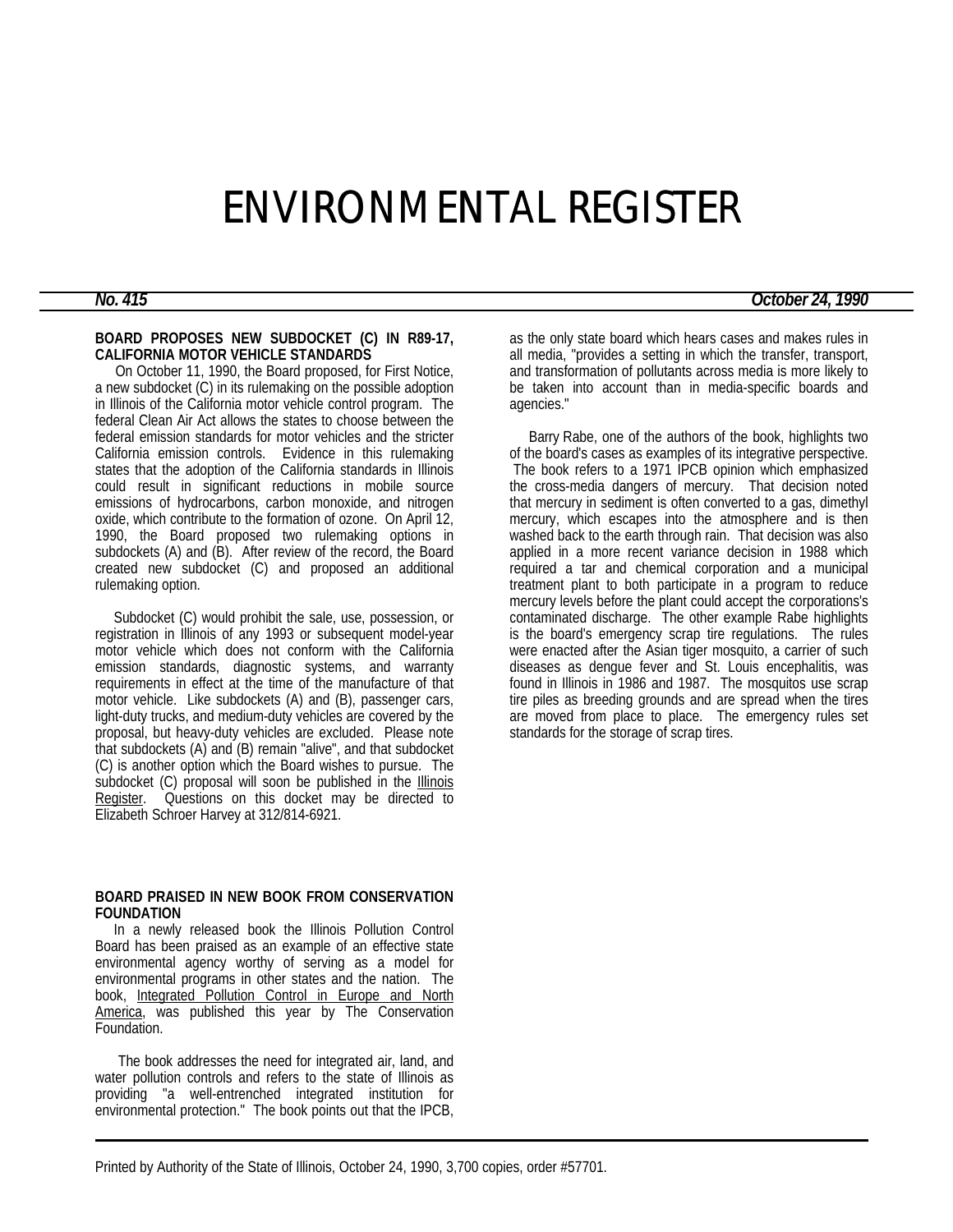The book, edited by Nigel Haigh and Frances Irwin, can be ordered through The Conservation Foundation, P.O. Box 4866, Hampden Post Office, Baltimore, Maryland 21211. (301) 338-6951.

#### **BOARD AND STAFF ACTIVITIES**

 Board Member Ronald C. Flemal has served as a Review Panel Member for the 1991 Illinois Technology Challenge Grant Program.

 On September 14, 1990, Board Member Joan Anderson spoke at the 59th Annual Illinois Potable Water Supply Operators Conference about the role of the Pollution Control Board and the new regulations adopted by the Board relating to the federal Safe Drinking Water Act.

 Board Member Jacob Dumelle spoke in favor of a leafburning ban to the Lake Forest City Council on October 1st. He pointed out that the burning of leaves releases 7 known carcinogens, induces asthmatic and allergic reactions, generates oxides of nitrogen which intensify the "greenhouse effect" and allows airborne phosphorus to reach Lake Michigan where it intensifies eutrophication (premature aging).

 On October 26th Mr. Dumelle will address the Illinois Manufacturers Association in Chicago on "Megatrends in the Environment". He will discuss the push by 9 states to adopt the tighter California auto emission standards in the context of "Industry or Cars: Which will it be?" as well as other trends.

 On October 13th Chairman John C. Marlin spoke at the Environmental Law Seminar sponsored by The Southern Illinois University School of Law Alumni Association. Chairman Marlin discussed the Board's procedural rules and trends in environmental law.

## **FINAL ACTIONS - OCTOBER 11, 1990 BOARD MEETING**

- PCB 86-48 Wells Manufacturing Co. v. IEPA This matter was remanded to the Agency for further action consistent with the First District Court Opinion.
- PCB 87-89 Cargill, Inc. v. IEPA, et al. There being no remaining issues between the parties, and no right of third party appeal of air permits under the Act, this matter was dismissed and the docket closed.
- PCB 90-47 Darrell Williams v. Shell Oil Co. This matter was dismissed on petitioner's motion.
- PCB 90-73 People of the State of Illinois v. Illinois Cement Co., a joint venture The Board accepted the Stipulation and Settlement Agreement in which respondent agreed to pay a civil penalty of \$8,000 concerning its LaSalle County facility. Board Member J. Theodore Meyer dissented.
- PCB 90-92 People of the State of Illinois v. Lennon Wallpaper Co., a Delaware corp. The Board accepted the Stipulation and Settlement Agreement in which respondent agreed to pay a civil penalty of \$3,000 concerning its Will County facility. Board Member J. Theodore Meyer dissented.
- PCB 90-98 People of the State of Illinois v. Aggrecon Corp., an Iowa corp. The Board accepted the Stipulation and Settlement Agreement in which respondent admitted to past violations of the Act and Board air pollution regulations, agreed to pay a civil penalty of \$2,000 and to cease and desist from alleged violations at its Carroll County facility. Board Member J. Theodore Meyer dissented.
- PCB 90-105 People of the State of Illinois v. Evangelical Health Systems, a/k/a Christ Hospital, an Illinois Corporation The Board accepted the Stipulation and Settlement Agreement in which respondent admitted to past violations of the Act and Board air pollution regulations, agreed to pay a civil penalty of \$5,000 and to cease and desist from alleged violations at its Cook County facility. Board Member J. Theodore Meyer dissented.
- PCB 90-109 People of the State of Illinois v. Litho-Graphic Metal Corp., an Illinois Corp. The Board accepted the Stipulation and Settlement Agreement in which respondent admitted to past violations of the Act and Board air pollution regulations, agreed to pay a civil penalty of \$3,000 and to cease and desist from alleged violations at its Cook County facility. Board Member J. Theodore Meyer dissented.
- PCB 90-110 People of the State of Illinois v. Homak Mfg. Co., an Illinois Corp. The Board accepted the Stipulation and Settlement Agreement in which respondent admitted to past violations of the Act and Board air pollution regulations, agreed to pay a civil penalty of \$1,000 and to cease and desist from alleged violations at its Cook County facility. Board Member J. Theodore Meyer dissented.
- PCB 90-115 People of the State of Illinois v. Excello Color and Chemical Co., an Illinois Corp. The Board accepted the Stipulation and Settlement Agreement in which respondent admitted to past violations of the Act and Board air pollution regulations, agreed to pay a civil penalty of \$10,000 and to cease and desist from alleged violations at its Cook County facility. Board Member J. Theodore Meyer dissented.
- PCB 90-116 People of the State of Illinois v. Graham Paint and Varnish Co., Inc., an Illinois Corp. The Board accepted the Stipulation and Settlement Agreement in which respondent admitted to past violations of the Act and Board air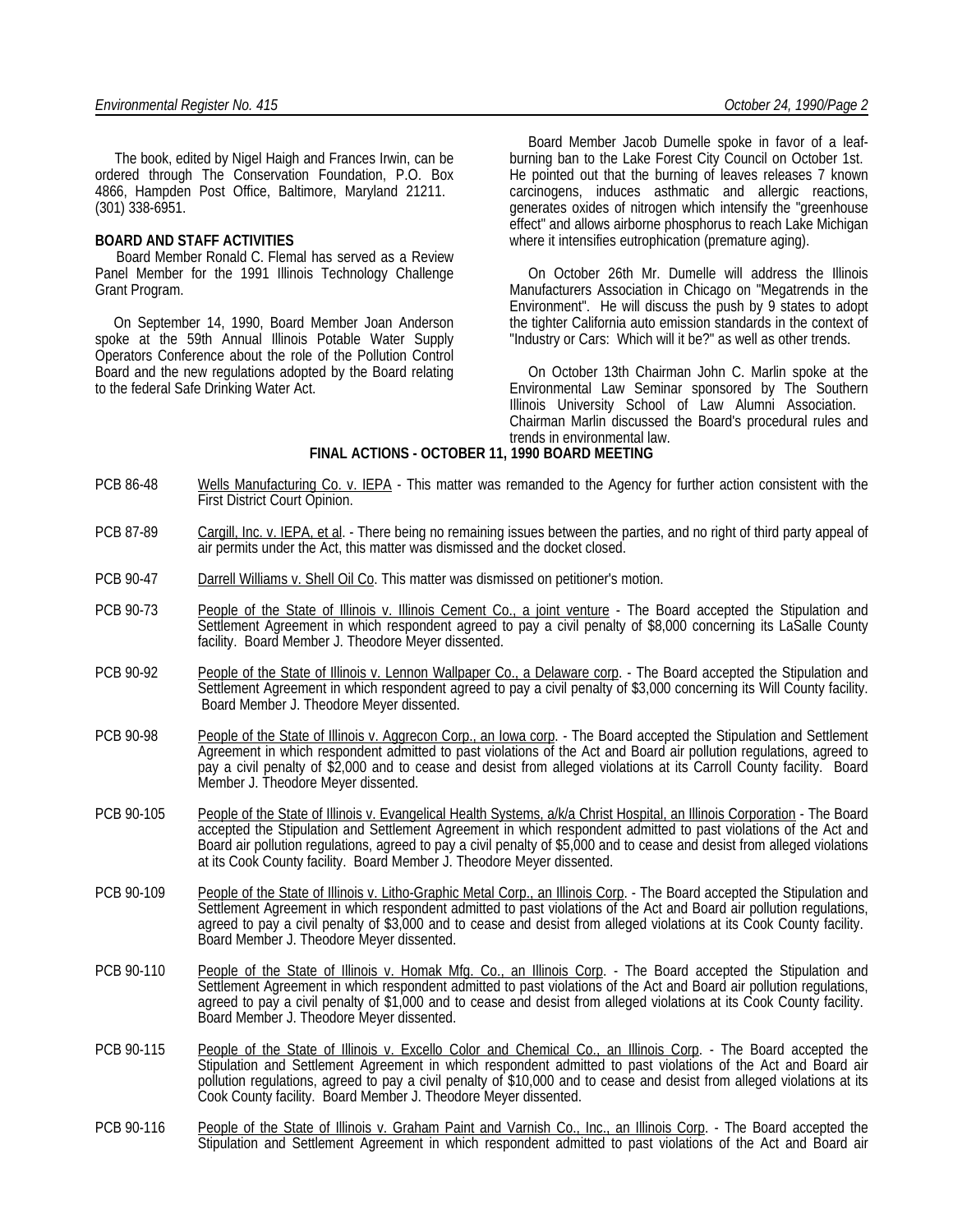pollution regulations, agreed to pay a civil penalty of \$2,750 and to cease and desist from alleged violations at its Cook County facility. Board Member J. Theodore Meyer dissented.

- PCB 90-120 People of the State of Illinois v. William J. Langheim, et al. The Board accepted the Stipulation and Settlement Agreement in which respondents admitted to past violations of the Act and Board air pollution regulations, agreed to pay a civil penalty of \$2,500 and to cease and desist from alleged violations at its Sangamon County facility. Board Member J. Theodore Meyer dissented.
- PCB 90-134 Village of Maple Park v. IEPA The Board accepted the Agency Recommendation and granted petitioner variance, with conditions, from the Board's public water supplies regulations concerning Standards for Issuance and Restricted Status relating to the barium standard for its Kane County facility. Board Member B. Forcade dissented.
- PCB 90-169 FIW, Inc. v. IEPA This matter was dismissed on petitioner's motion.
- PCB 90-185 Mazer Chemical/Div. of PPG Inc. L0980355001/Lake County v. IEPA The Board accepted the Agency Recommendation and granted petitioner 30-day provisional variance from the Board's waste disposal regulations relating to on-site storage of hazardous wastes for its Lake County facility.
- PCB 90-186 Electric Energy, Inc., v. IEPA The Board accepted the Agency Recommendation and granted petitioner provisional variance, with conditions, from the Board's water pollution regulations relating to the total suspended solids effluent requirements for its Massac County facility.
- AC 89-263 **IEPA v. Village of Hanover, et al.** The Board granted the Agency's motion to withdraw and closed the docket.
- Ac 90-70 IEPA v. James Rhodes, d/b/a Rhodes Auto Service The Board granted the Agency's motion to withdraw and closed the docket.
- AC 90-76 IEPA v. Johnson Blackwell The Board found respondent violated Section 21(q)(1) of the Act and imposed a fine of \$500.
- AC 90-77 IEPA v. Henry Nelch and Son Co. The Board found respondent violated Sections 21(q)(1) and 21(q)(4) of the Act and imposed a fine of \$1,000.
- AC 90-78 County of Jackson v. Everett Allen, d/b/a Allen Waste Management The Board found respondent violated Section  $21(p)(11)$  of the Act and imposed a fine of \$500.
- AC 90-80 County of Jackson v. Everett Allen, d/b/a Allen Waste Management The Board found respondent violated Section 21(p)(11) of the Act and imposed a fine of \$500.

## **NEW CASES - OCTOBER 11, 1990 BOARD MEETING**

- PCB 90-170 Goose Lake Assn. v. Robert J. Drake, Sr., et al. Complainants allege violations of the Act concerning water pollution at respondent's Grundy County development. Held until October 25, 1990.
- PCB 90-179 Acme Finishing Co., Inc. v. IEPA Petitioner seeks review of denial of permits for its Cook/DuPage County facility. Held until October 25, 1990.
- PCB 90-180 IEPA v. Container Corp. of America, a foreign corp. Complainant alleges violations of the Act and Board air pollution regulations at respondent's DuPage County facility. Hearing mandatory.
- PCB 90-181 Village of Sauget v. IEPA Petitioner seeks variance extension from the Board's water pollution regulations for its St. Clair County facility. Accepted for hearing.
- PCB 90-182 Ronald E. Tex and Susan D. Tex v. Samuel Scott Coggeshall et al. Complainants allege violations of the Board's noise regulations at respondent's Adams County facility. Held for duplicitous/ frivolous determination.
- PCB 90-183 Gallatin National Co v. IEPA Petitioner seeks variance and stay from the Board's waste disposal regulations for its Fulton County facility. Accepted for hearing.
- PCB 90-184 IEPA v. Hopper Paper Division, et al. Complainant alleges violations of the Act and Board water pollution regulations at respondent's Christian County facility. Hearing mandatory.
- PCB 90-185 Mazer Chemical/Div. of PPG Inc., L0970355001/Lake County v. IEPA See Final Actions.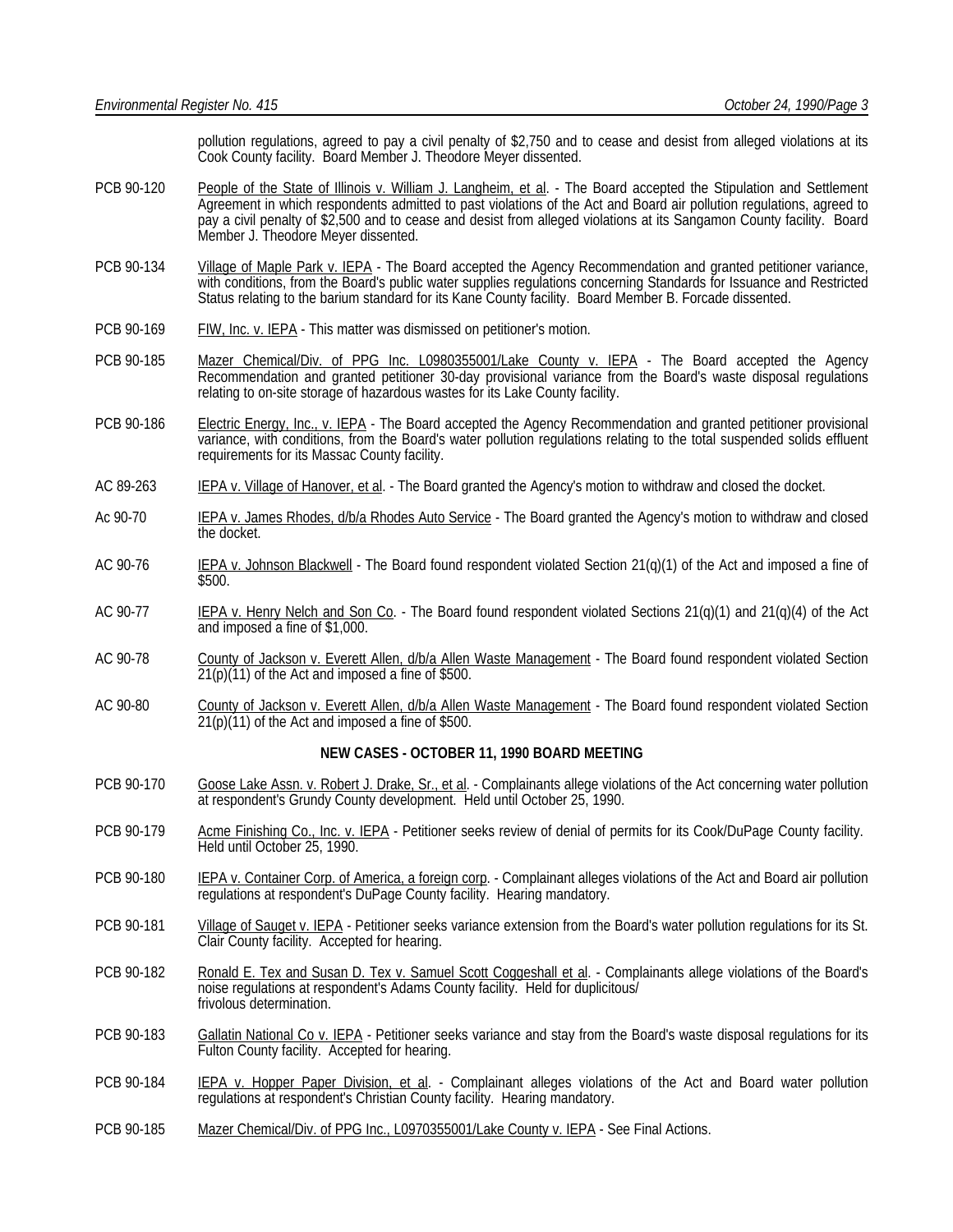PCB 90-186 Electric Energy, Inc., v. IEPA - See Final Actions.

## **CALENDAR \***

| October 26<br>10:00 a.m.    | A-C        | EPA v. Multi-County Landfill, Inc. - AC 89-288, Douglas County Courthouse, County Board<br>Room, Tuscola.                                                     |  |
|-----------------------------|------------|---------------------------------------------------------------------------------------------------------------------------------------------------------------|--|
| October 30<br>10:00 a.m.    | N-E        | Carl Madoux et al. v. B & M Steel Service Center PCB 90-148, In a Room in The City Hall,<br>101 East 3rd St., Alton.                                          |  |
| October 30<br>10:00 a.m.    | P-A        | Marathon Petroleum Company v. EPA - PCB 90-126, IEPA Conference Room, 2200 Churchill<br>Rd., Springfield.                                                     |  |
| October 31<br>10:00 a.m.    | N-E<br>A-E | Carl Madoux et al. v. Straders Logging and Lumber Mill - PCB 90-149, In a Room<br>in the City Hall, 101 East 3rd St., Alton.                                  |  |
| November 1<br>10:00 a.m.    | $P-A$      | Hydraulics, Inc. d/b/a Brake Parts Company v. EPA - PCB 89-88, Litchfield Town Hall, 120<br>E. Ryder, Litchfield.                                             |  |
| November 1<br>10:00 a.m.    | A-E        | <b>EPA v. Nesco Steel Barrel Company - PCB 90-37, Granite City Township Building, 2060</b><br>Delmar Ave., Granite City.                                      |  |
| November 8                  |            | Pollution Control Board Meeting, State of Illinois Center, 100 W. Randolph St., Conference Room<br>9-040, Chicago.                                            |  |
| November 9<br>10:00 a.m.    | $A-C$      | County of St. Clair v. Laidlaw Waste Systems - AC 90-74, County Board Conference Room,<br>5th Floor, St. Clair County Building, 10 Public Square, Belleville. |  |
| November 12<br>$9:30$ a.m.  | A-V        | Olin Chemicals (Joliet Plant) v. EPA - PCB 89-72, Will County Courthouse, 14 W. Jefferson<br>St., Joliet.                                                     |  |
| November 13<br>10:00 a.m.   | $A-C$      | EPA v. ESG Watts, Inc. - AC 90-47, County Office Building, County Board Room, Third<br>Floor, 1504 Third Avenue, Rock Island.                                 |  |
| November 14<br>10:00 a.m.   | A-E        | People of the State of Illinois v. Duraco, Inc. - PCB 90-61, State of Illinois Center, 100 W.<br>Randolph St., Suite 11-500, Chicago.                         |  |
| November 14<br>10:00 a.m.   | $P-A$      | Envotech-Illinois, Inc. v. IEPA - PCB 90-138, Montgomery County Courthouse, Hillsboro.                                                                        |  |
| November 14<br>9:30 a.m.    | $P-A$      | Stepan Company v. EPA - PCB 90-42, Will County Courthouse, 14 W. Jefferson, Joliet.                                                                           |  |
| November 14<br>10:00 a.m.   | P-A        | A.K.A. Land, Inc. v. EPA - PCB 90-177, Belleville City Hall, City Council Chambers, 101<br>S. Illinois St., Belleville. (Will continue on 16th if needed.)    |  |
| November 16<br>10:00 a.m.   | $A-C$      | County of Madison v. City of Alton - AC 90-41, Council Chambers, City Hall, 3rd & Alby<br>St., Alton.                                                         |  |
| November 19<br>$10:00$ a.m. | L-E        | People of the State of Illinois v. Chicago Heights Refuse Depot, Inc. - PCB 90-112, State of<br>Illinois Center, 100 W. Randolph St., Šuite 11-500, Chicago.  |  |
| November 20<br>$10:00$ a.m. | A-E        | People of the State of Illinois v. Colwell/General, Inc. - PCB 89-180, State of Illinois<br>Center, 100 W. Randolph St., Suite 11-500, Chicago.               |  |
| November 20<br>10:00 a.m.   | P-A        | Earl R. Bradd, as owner of the Bradd Sanitary Landfill v. EPA - PCB 90-173, Bloomington<br>City Hall, City Council Chambers, 109 East Olive St., Bloomington. |  |
| November 21<br>$9:30$ a.m.  | A-E        | People of the State of Illinois v. Westvaco Corporation - PCB 90-127, State of Illinois Center,<br>100 W. Randolph St., Suite 11-500, Chicago.                |  |
| November 21<br>10:00 a.m.   | P-A        | Watts Disposal Systems, Inc. v. EPA - PCB 90-174, City Council Chambers, Rock Island City<br>Hall, Third Floor, 1528 Third Avenue, Rock Island.               |  |
| November 28                 | P-A        | National Steel Corporation (Granite City Division) v. EPA - PCB 90-114, Courthouse, Second                                                                    |  |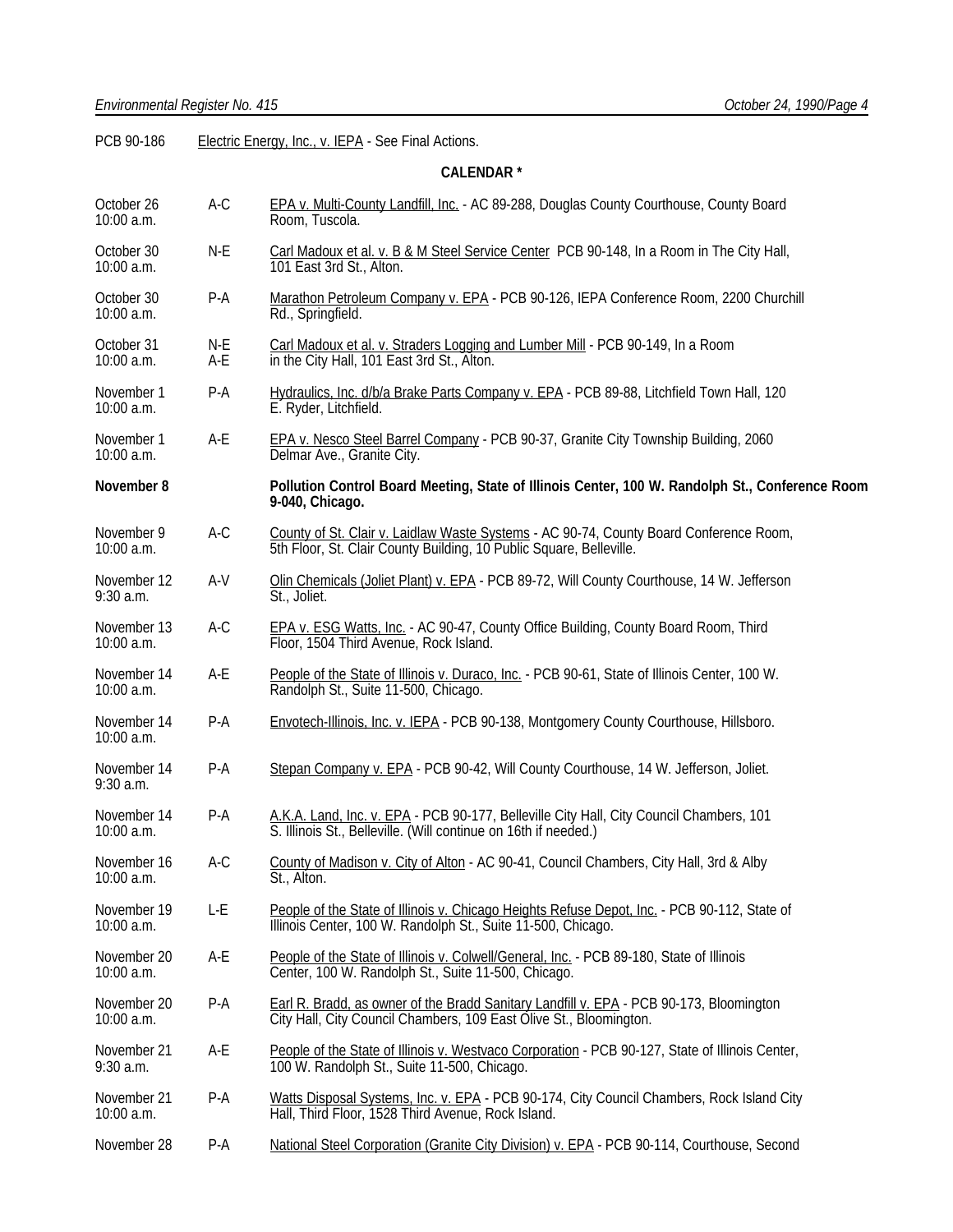| 9:30 a.m.                  |              | Floor, Granite City Hall, 2000 Edison Ave., Granite City.                                                                                                              |  |
|----------------------------|--------------|------------------------------------------------------------------------------------------------------------------------------------------------------------------------|--|
| November 29                |              | Pollution Control Board Meeting, State of Illinois Center, 100 W. Randolph St., Conference Room<br>9-040, Chicago.                                                     |  |
| November 30<br>$9:30$ a.m. | $A-C$        | EPA v. Johnson Blackwell - AC 90-72, Carlyle City Hall, Second Floor, 850 Franklin, Carlyle.                                                                           |  |
| December 4<br>$9:00$ a.m.  | $\mathsf{R}$ | Groundwater Quality Standards (35 III. Adm. Code 620) - R89-14, State of Illinois Center, 100<br>W. Randolph St., Room 9-040, Chicago.                                 |  |
| December 5<br>$10:00$ a.m. | $A-V$        | Monsanto Company v. EPA - PCB 90-44, City Council Chambers, City Hall, 2897 Falling<br>Springs Rd., Sauget.                                                            |  |
| December 6<br>10:00 a.m.   | A-E          | People of the State of Illinois v. Allied-Hastings Barrel and Drum Service, Inc. -<br>PCB 90-60, State of Illinois Center, 100 W. Randolph St., Suite 11-500, Chicago. |  |
| December 6<br>9:30 a.m.    | A-E          | People of the State of Illinois v. G & K Investments Inc., Gary Cross and Kevin Leesman -<br>PCB 90-140, Logan County Courthouse, 601 Broadway, Lincoln.               |  |
| December 13<br>$9:00$ a.m. |              | UST-FRD Williamson Adhesives, Inc. v. EPA - PCB 90-168, State of Illinois Center, 100 W. Randolph<br>St., Suite 11-500, Chicago                                        |  |
| December 14<br>9:00 a.m.   |              | UST-FRD Williamson Adhesives, Inc. v. EPA - PCB 90-168, State of Illinois Center, 100 W. Randolph<br>St., Suite 11-500, Chicago.                                       |  |
| December 18<br>10:00 a.m.  | $A-E$        | People of the State of Illinois v. Sure-Tan, Inc. - PCB 90-62, State of Illinois Center,<br>100 W. Randolph St., Suite 11-500, Chicago.                                |  |
| December 20                |              | Pollution Control Board Meeting, State of Illinois Center, 100 W. Randolph St., Conference Room<br>9-040, Chicago.                                                     |  |
| December 21<br>$9:30$ a.m. | A-E          | IEPA v. Columbia Quarry Company - PCB 90-161, County Conference Room, St. Clair County<br>Building, 5th Floor, 10 Public Square, Belleville.                           |  |
| December 27<br>10:00 a.m.  | $P-A$        | Olin Corporation v. EPA - PCB 89-178, In a Room in the City Hall, 101 E. 3rd Street, Alton.                                                                            |  |
| January 8<br>9:00 a.m.     | $P-A$        | Douglas Furniture v. EPA - PCB 90-22, State of Illinois Center, 100 W. Randolph St., Suite<br>11-500, Chicago.                                                         |  |
| January 24<br>10:00 a.m.   | A-E          | People of the State of Illinois v. Robert A. Propheter, d/b/a Bob Propheter Construction<br>Company - PCB 90-18, County Board Room, 707 Etna Road, Ottawa.             |  |

\* Times and locations of hearings and meetings appearing in the **Environmental Register** are subject to cancellation or rescheduling without notice. Confirmation of that information may be obtained from the Clerk of the Board at 312/814-6931.

\*\* The Pollution Control Board meetings listed in the calendar (highlighted) are unlike the other hearings listed in that, while they are open to the public, public participation is generally not allowed, except upon the granting of a motion for oral argument. l

### CALENDAR CODE:

| A-C<br>A-S      | ADMINISTRATIVE CITATION<br>ADJUSTED STANDARD       | A-E<br>A-V | AIR ENFORCEMENT<br>AIR VARIANCE   |
|-----------------|----------------------------------------------------|------------|-----------------------------------|
| CSO             | <b>COMBINED SEWER</b><br><b>OVERFLOW EXCEPTION</b> | L-E        | LAND ENFORCEMENT                  |
| $L-S-R$         | LANDFILL SITING REVIEW                             | L-V        | <b>LAND VARIANCE</b>              |
| N-E             | NOISE ENFORCEMENT                                  | $N-V$      | NOISE VARIANCE                    |
| $P-A$           | PERMIT APPEAL                                      | PWS-E      | PUBLIC WATER SUPPLY ENFORCEMENT   |
| PWS-V           | PUBLIC WATER SUPPLY VARIANCE                       | R          | REGULATORY PROCEEDING             |
| SO <sub>2</sub> | S0, ALTERNATIVE STANDARDS                          | SWH-E      | SPECIAL WASTE HAULING ENFORCEMENT |
| SWH-V           | SPECIAL WASTE HAULING VARIANCE                     | $\top$     | THERMAL DEMONSTRATION RULE        |
|                 |                                                    |            | (35 ILL. ADM. CODE 302.211(F)     |
| T-C             | TAX CERTIFICATIONS                                 | T-S        | TRADE SECRETS                     |
| W-E             | <b>WATER ENFORCEMENT</b>                           | W-V        | WATER VARIANCE                    |